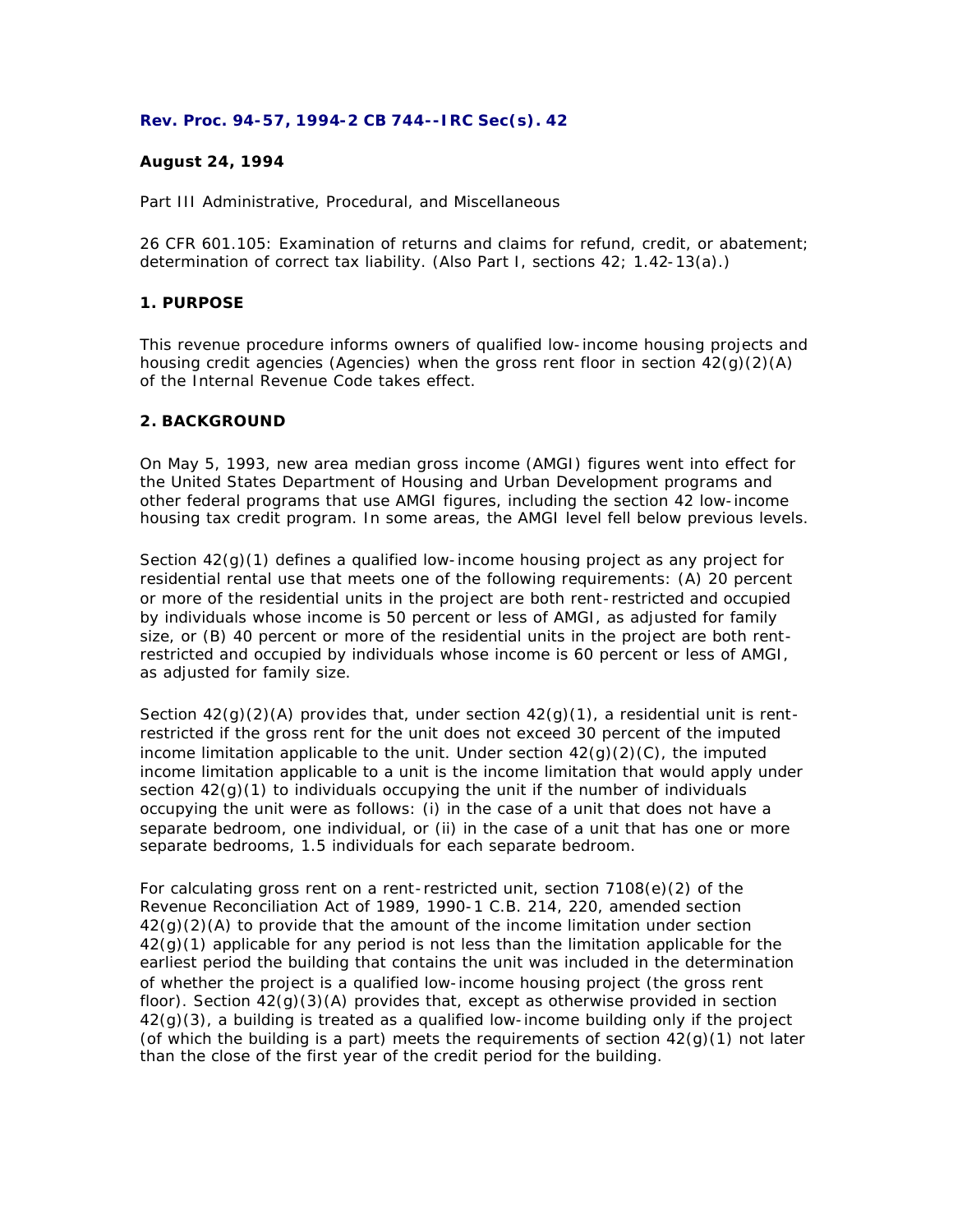Section  $42(h)(1)(A)$  provides that the amount of credit determined under section  $42$ for any taxable year for any building shall not exceed the housing credit dollar amount allocated to the building under section  $42(h)$ . Under section  $42(m)(2)(A)$ , the housing credit dollar amount allocated to a project shall not exceed the amount an Agency determines is necessary for the financial feasibility of the project and its viability as a qualified low- income housing project throughout the credit period. Section  $42(m)(2)(B)$  provides that in making the determination under section 42(m)(2)(A), an Agency shall consider (i) the sources and uses of funds and the total financing planned for the project, (ii) any proceeds or receipts expected to be generated by reason of tax benefits, (iii) the percentage of housing credit dollar amounts used for project costs other than the cost of intermediaries, and (iv) the reasonableness of the developmental and operational costs of the project. The gross rent under section  $42(q)(2)(A)$  that a low-income housing project may generate is a source of funds an Agency must consider in making the determination under section  $42(m)(2)(A)$ .

Section  $42(h)(4)(A)$  provides that section  $42(h)(1)$  does not apply to the portion of any credit allowable under section 42(a) that is attributable to eligible basis financed by any obligation the interest on which is exempt from tax under section 103 if (i) the obligation is taken into account under section 146, and (ii) principal payments on the financing are applied within a reasonable period to redeem obligations the proceeds of which were used to provide the financing. Section 42(h)(4)(B) provides that for purposes of section  $42(h)(4)(A)$ , if 50 percent or more of the aggregate basis of any building and the land on which the building is located is financed by an obligation described in section  $42(h)(4)(A)$ , section  $42(h)(1)$  does not apply to any portion of the credit allowable under section 42(a) for the building. Section  $42(m)(2)(D)$  provides that section  $42(h)(4)$  does not apply to any project unless the governmental unit that issued the bonds (or on behalf of which the bonds were issued) makes a determination under rules similar to the rules of section 42(m)(2)(A) and (B). Upon making this determination, an Agency will issue a "determination letter" to a building.

Under section 1.42-13(a) of the Income Tax Regulations, the Secretary may provide guidance through various publications in the Internal Revenue Bulletin to carry out the purposes of section 42.

# **3. SCOPE**

This revenue procedure applies to Agencies and owners of qualified low-income housing projects, as defined by section 42(g)(1).

### **4. PROCEDURE**

Except for a low-income building described in section  $42(h)(4)(B)$  (a bond-financed building), the Internal Revenue Service will treat the gross rent floor in section  $42(q)(2)(A)$  as taking effect on the date an Agency initially allocates a housing credit dollar amount to the building under section 42(h)(1). However, the Service will treat the gross rent floor as taking effect on a building's placed in service date if the building owner designates that date as the date on which the gross rent floor will take effect for the building. An owner must make this designation to use the placed in service date and inform the Agency that made the allocation to the building no later than the date on which the building is placed in service.